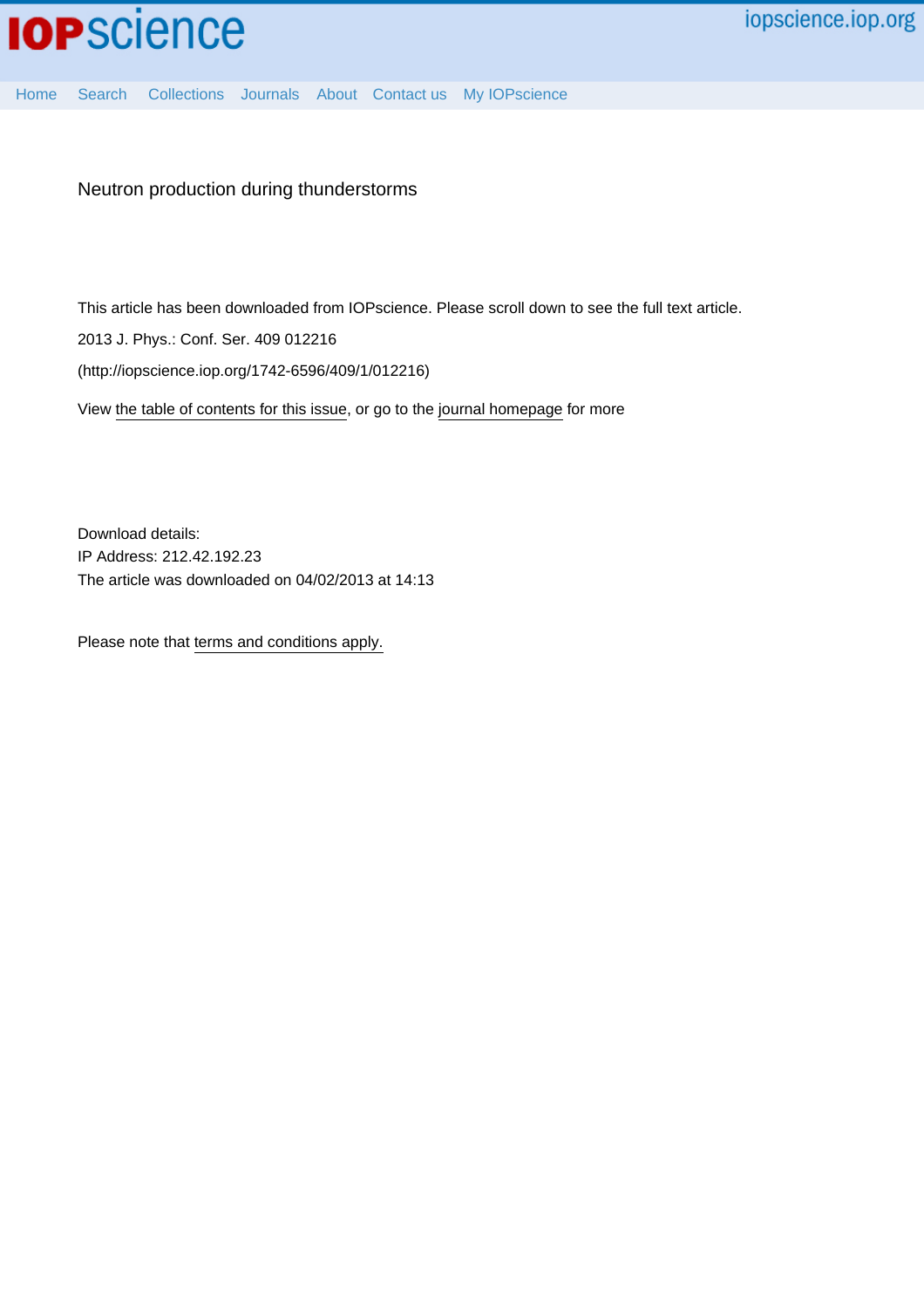# **Neutron production during thunderstorms**

## **A Chilingarian, N Bostanjyan, T Karapetyan, L Vanyan**

Yerevan Physics Institute, Alikhanyan Brothers 2, Yerevan, Armenia

chili@aragats.am

Abstract. We have analyzed the neutron fluxes correlated with thunderstorm activity recently measured at mountain altitudes by Tien-Shan, Tibet and Aragats groups. We perform simulations of the photonuclear reactions of gamma rays born in the electron-gamma ray avalanches in the thunderstorm atmosphere and calculate expected count rates of the neutron counters used by 3 groups. Our analysis supported the Tibet group conclusion on the photonuclear nature of thunderstorm-correlated neutrons. The photonuclear reactions of the gamma rays born in the electron-photon avalanches in the thunderstorm atmospheres interacting in the lead producer of a Neutron monitor can provide neutron yield compatible with additional count of NM at least for the largest Thunderstorm Ground Enhancements (TGEs).

## **1. Introduction: Neutron production simulations**

Recently 3 papers were published ([1], Aragats, 3200 m; [2], Tien-Shan, 3340m, [3], Tibet, 4300 m) on the measuring sizable neutron flux from the thunderclouds. All 3 measurements were done at high altitudes with Neutron Monitors (NMs,[4]).

Aragats and Tibet groups measure coinciding in time with neutrons gamma ray fluxes; although Tibet group with a very high threshold of 40 MeV. Plastic scintillators (60 cm and 40 cm thick) were used to detect gamma rays.

Aragats and Tien Shan groups in addition to NMs also use detectors sensitive to thermal neutrons (energy range  $-0.025 - 1$  eV).

In all 3 experiments the near surface electric field was monitored; at Tien-Shan and Aragats the atmospheric discharges were monitored as well.

All 3 groups drastically differ in explanation of the origin of neutron flux. The Tien-Shan group reports large flux of thermal neutrons correlated with atmospheric discharges; Aragats and Tibet groups do not relate the neutron flux to lightning occurrences, rather to photonuclear reactions of the bremstrahlung gamma rays born in the Relativistic Runaway Electron Avalanches (RREA, [5], also referred as Runaway Breakdown, RB, [6]) in the thunderstorm atmospheres. However, Tibet group assumes that gamma rays born in the avalanche directly initiate NM counts by photonuclear reactions with lead producer of NM [3]; Aragats group accepts the photonuclear reaction of the RREA gamma rays with the atmosphere as a source of neutrons [1].

Tien-Shan group hypothesis on origin of neutrons is based on the large thermal neutron flux detected by outdoors and indoor neutron detectors correlated in time with atmospheric discharges; no gamma ray flux was reported. Tibet and Aragats groups along with presenting the measured neutron fluxes also perform the GEANT-4 simulations of the neutron production.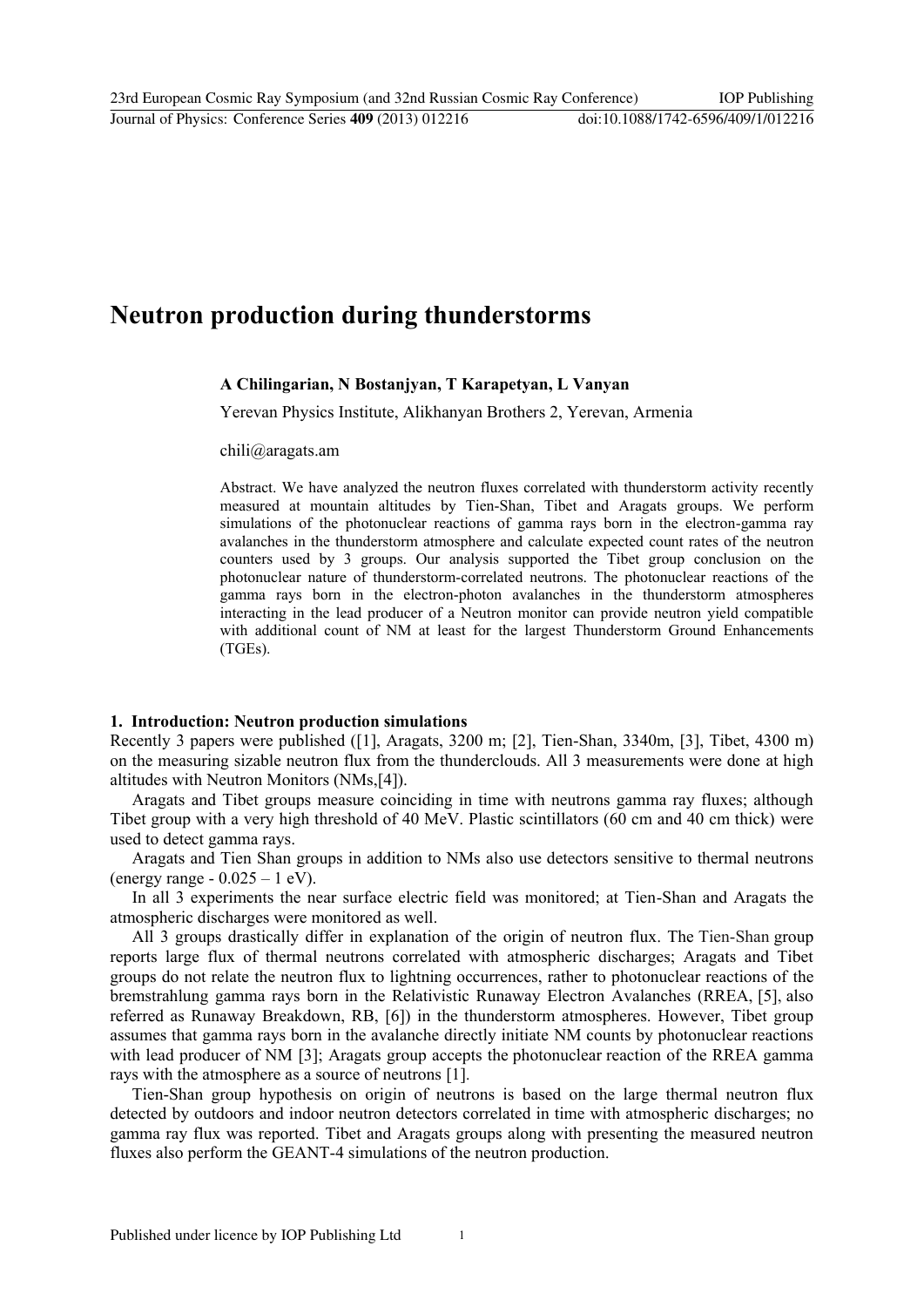| 23rd European Cosmic Ray Symposium (and 32nd Russian Cosmic Ray Conference) | <b>IOP</b> Publishing              |
|-----------------------------------------------------------------------------|------------------------------------|
| Journal of Physics: Conference Series 409 (2013) 012216                     | doi:10.1088/1742-6596/409/1/012216 |

To resolve apparent ambiguity and to clarify neutron production mechanisms we analyze the models of neutron production used for predicting the neutron yield and perform additional simulations with adequate model.

[7] start to simulate the neutron production by placing the photon source at the fixed height in the atmosphere: 5, 7.5, 10, 15, and 20 km. Photons energies were drawn from the bremstrahlung spectrum initiated by the electrons in the atmosphere regions where electrical field is above the RREA threshold value. For these heights and used gamma ray spectrum the neutron yield relative to gamma ray flux above the photonuclear reaction cutoff  $(\sim 10 \text{ MeV})$  was estimated to be  $\sim 0.6\%$ .

[8] also simulate a homogeneous gamma ray source in the form of a disk located at the fixed altitude. The universal spectrum of relativistic runaway electron avalanche bremsstrahlung was used. The neutron yield relative to 10 MeV photon flux was estimated to be  $\sim 0.43\%$ . The authors conclude, that most likely, the photonuclear reactions account for the neutron flux increases observed at mountain altitudes.

The model used by Aragats group for neutron yield estimation was the same as described above. The relative yield of neutrons was estimated to be 0.3-0.6 %, depending on simulation conditions [9].

Detailed simulation performed by [3], confirmed presented above estimates of relative neutron yield. Combining neutron and photon fluxes with an efficiency of NM to register gamma rays with energies above 10 MeV and neutrons above 1 KeV (Fig. 1 of [3]) Tibet group found that bremsstrahlung gamma rays interacting with lead producer of NM largely attribute the signal obtained by YBJ NM and neutrons born in photonuclear reactions in the atmosphere give only a small fraction of the signal.

The authors of [3] conclude finally that "Consequently, not neutrons but gamma rays may possibly dominate enhancements detected by the Aragats neutron monitor".

To check this statement and to decide on the nature of peaks in NMs we perform detailed simulation of the RREA process in thunderstorm atmosphere above the Aragats detectors. The electron and gamma ray content of RREA as well as neutrons born in the photonuclear reactions were traced till ground level and stored. The main difference of this simulation compared with described above ones is that we do not locate gamma ray source in the thunderstorm atmosphere, we direct simulate the RREA process, using the seed electrons from the ambient cosmic rays and following the unleashed electron-gamma-ray avalanches till their attenuation. Also we inject electrons not from one point, but from an extended area; according to estimates done in [9, 10] the gamma ray emitting area has dimensions less than 700 m. The locality of the particle emitting region is explained by the small sizes of the Lower Positive Charge region (LPCR, see for instance [11]). LPCR forms with main negatively charged region above in the thundercloud the, so called, lower dipole, which accelerates electrons downward. Therefore, the size of the particle-emitting region should be less than the size of LPCR.

From the survived particles rates we calculated the neutron and photon fluxes reaching the detector location on 3200 m a.s.l. Due to much broader neutron angular distribution compared with photon ones the maximal neutron relative yield will be on the periphery of the projection of LPCR on the ground. The gamma rays are illuminating in narrow cones around vertically accelerated electrons and neutrons emitted by the exciting nucleolus can be distributed on broader surface beneath LPCR, thus the neutron/photon ration tends to enlarge with distance from the projection of LPCR center.

#### **2. Explaining Neutron Monitor counts: photonuclear reactions in air or in lead?**

To calculate the yield of neutrons from the photonuclear reactions of the gamma ray flux in the lead we need to recover the gamma ray flux fallen on the neutron monitor. The shape of the gamma ray flux will not differ from the shape above the roof of the building we recover and publish in [12] for the 2 largest Thunderstorm ground enhancements (TGE) detected on 19 September 2009 and 4 October 2010.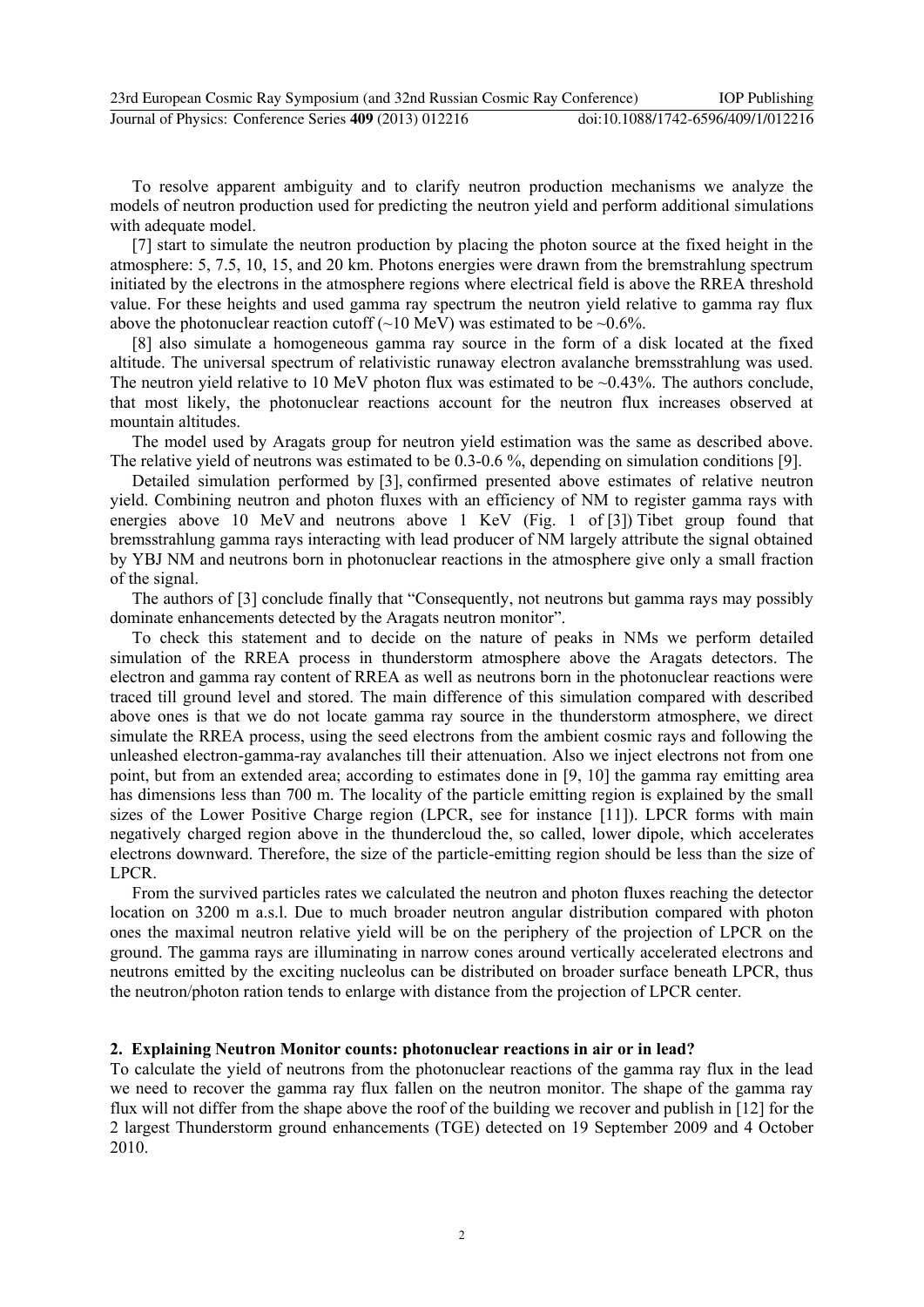| 23rd European Cosmic Ray Symposium (and 32nd Russian Cosmic Ray Conference) | <b>IOP</b> Publishing              |
|-----------------------------------------------------------------------------|------------------------------------|
| Journal of Physics: Conference Series 409 (2013) 012216                     | doi:10.1088/1742-6596/409/1/012216 |

Aggregate (folded) efficiency of ASNT to register power low flux fallen on the detector equals 8%. Taking into account the registration efficiency, and proceeding from the count rate enhancement at 4 October 2010 of 10,280 at maximal flux minute, we come to gamma ray flux incident the neutron monitor of 10,280/0.08 ~ 130,000 per minute/per m.sq. To estimate how many Neutron Monitor (NM) counts this flux will generate we adopt from Figure 1 of [3] the energy dependence of the NM efficiency to detect photons.

The aggregate efficiency of registration of gamma rays equals to 0.095%. The expected NM count rate we obtain by multiplying the incident gamma ray flux on the aggregate detection efficiency 130,000  $*$  0.00095  $\sim$  120 counts per minute per m.sq.; the number of additional counts measured by Aragats NM at 14 October (ANM) was 124, see Table 2 of [1]. The number of photonuclear neutrons above the roof of the building where NM is located we can estimate from the neutron/photon ratio obtained in simulations. The gamma ray flux above 10 MeV on 4 October 2010 on 3200 m height was estimated to be 150,000 per minute per m.sq. Therefore, even taking the maximal neutron/photon ratio of the 0.25% we come with  $\sim$  400 neutron above the roof, an order of magnitude less than required for generating 124 counts of the NM.

The estimate of expected NM counts from another "super-TGE" on 19 September 2009 (see [13]) gives again values close to measured:

Number of additional gamma rays detected by ASNT at 19 September was 7,452; recovered gamma ray flux above NM – 7,452/0.08 ~ 93,000; number of expected ANM – 93,000  $*$  0.00095 ~ 88, compatible with 63 measured.

For the smaller by gamma ray content other 10 events of Table 2 of [1] we do not recover the energy spectra due to scarcity of energy release histograms. If we assume the power law index equal to -2 for energy spectra of all these 10 "small" events we will get number of expected ANM counts 3-8 times less than measured.

## **3. Conclusion**

We consider the data on recently reported neutron fluxes correlated with thunderstorms. The Tibet group explains the detected count rate enhancement in the neutron monitor by the previously neglected direct registration of gamma ray photons by NM. According to their estimates the gamma ray channel overperformed the contribution of the neutrons born in the photonuclear reactions in the atmosphere by an order of magnitude.

A new realistic simulation of the RREA process in the thunderstorm atmosphere checked the situation. We found that the explanation of Tibet group is supported by new simulation and our explanation – not. Therefore, we confirm the conclusion of Tibet group that NM counts are due to photonuclear reactions of the TGE photons in the lead of NM. Also we find that the simulations of neutron yield with gamma ray source located on the fixed altitude above detector gives optimistically biased (at least one order of magnitude larger) relative neutron yield.

Aragats and Tibet measurements also do not support the hypothesis of particle fluxes directly related to the atmospheric discharges, accepted by Tien-Shan group. Accordingly during the developed Lower positive charge region in the thundercloud (necessary condition of the creation of lower dipole accelerated electrons downward) the flash rate is quite low [11].

#### **Reference**

- [1] Chilingarian A, Bostanjyan N, and Vanyan L 2012 Neutron bursts associated with thunderstorms, *Physical Review D* **85** 085017
- [2] Gurevich V, Antonova V P, Chubenko A P, Karashtin A N, Mitko G G, Ptitsyn M O, Ryabov V A, Shepetov A L, Shlyugaev Yu V, Vildanova L I, and Zybin K P 2012 Strong Flux of Low-Energy Neutrons Produced by Thunderstorms, *PRL* **108** 125001
- [3] Tsuchiya H, Hibino K, Kawata K, et al. 2012 Observation of thundercloud-related gamma rays